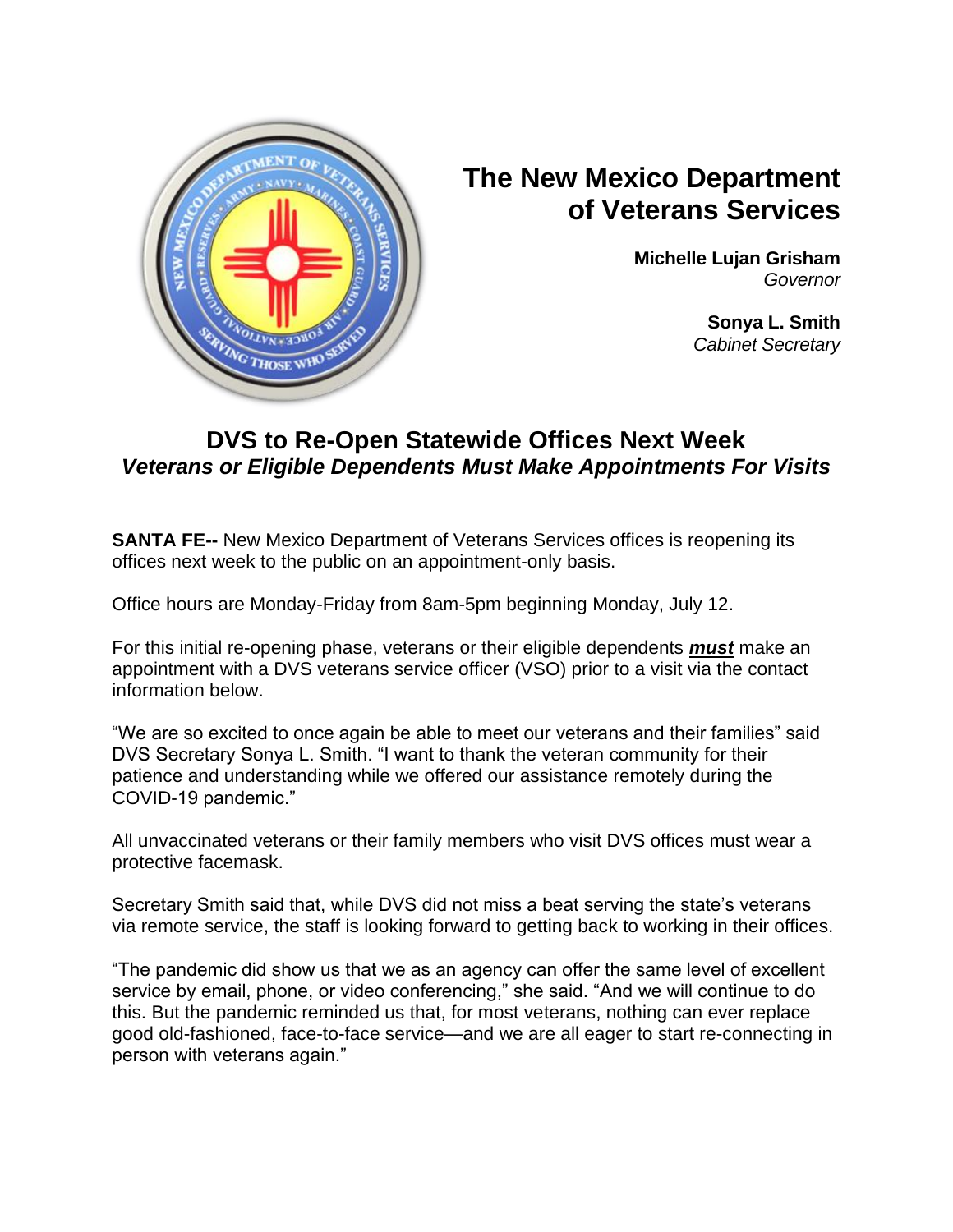Alamogordo VSO Victoria Bader Larry Weatherwax 411 Tenth St. #107  $(575)$  491-3127  $(505)$  225-5253 larry.weatherwax@state.nm.us victoria.bader@state.nm.us

5201 Eagle Rock Blvd. NE

Albuquerque VSO (NE Heights) Albuquerque VSO (NE Heights) Johnny Martinez 5201 Eagle Rocke Blvd. NE (505) 274-3609 johnW.martinez2@state.nm.us

**Clovis VSO** 

904 W. Sixth St.

(575) 825-9602

**Grants VSO** 

George Garcia

(505) 288-7605

Matt Barela

## Albuquerque VSO (Downtown) Carlsbad VSO

**George Vargas** 500 Gold Ave. SW (575) 520-2674

Dagmar Youngberg 101 N. Halagueno (575) 988-5900 george.vargas@state.nm.us dagmar.youngberg@state.nm.us matthew.barela@state.nm.us

**Farmington VSO Gallup VSO Beverly Charley Durrell Tsosie** San Juan College Veteran Center 908 E. Buena Vista Ave./Room IA  $(505)$  327-2861  $(505)$  218-0348 beverly.charley@state.nm.us durrell.Tsosie@state.nm.us

**Hobbs VSO Dalton Boyd** 2120 N. Alto  $(575)$  241-0714 dalton.boyd2@state.nm.us

Las Vegas, NM VSO **Arturo Marlow** 917 Douglas Ave.  $(505)$  331-8838 arturo.marlow@state.nm.us office lease is finalized).

**Las Cruces VSO** Rosa Bycenski (505) 216-8782 rosa.bycenski@state.nm.us

Rio Rancho VSO **Dustin Newsom** (temporarily offering only email or phone assistance until signing of a new (505) 221-7190 dustin.newsom@state.nm.us

Santa Fe VSO Bataan Memorial Bldg/1st floor 407 Galisteo St. (Temborarily vacant.) Please contact the DVS Rio Rancho robin.wilson@state.nm.us office for assistance)

Women Veterans Program/VSO Santa Fe (State Benefits Div.) **Robin Wilson** 5201 Eagle Rock Blvd. NE (505) 372-9106

george.garcia2@state.nm.us Las Vegas, NM VSO Martín Márquez 917 Douglas Ave.

515 West High St./Suite C

(575) 520-5079 martinM.marquez@state.nm.us

**Roswell VSO** (VSO on maternity leave. Please contact the DVS Carlsbad, Hobbs, or Clovis office for assistance)

leff George Bataan Memorial Bldg/1st floor 407 Galisteo St. (505) 827-6300 jeff.george@state.nm.us

Veterans Business Outreach VBOC/Southern & Center (VBOC)-Albuquerque Southeast NM (Roswell) **Rich Coffel** lim Cassidy 1600 SE Main St./Suite A 5201 Eagle Rock Blvd. NE (505) 220-9932  $(575)$  228-3024 richardL.coffel@state.nm.us jamesM.cassidy@state.nm.us

## The New Mexico Department of Veterans Services